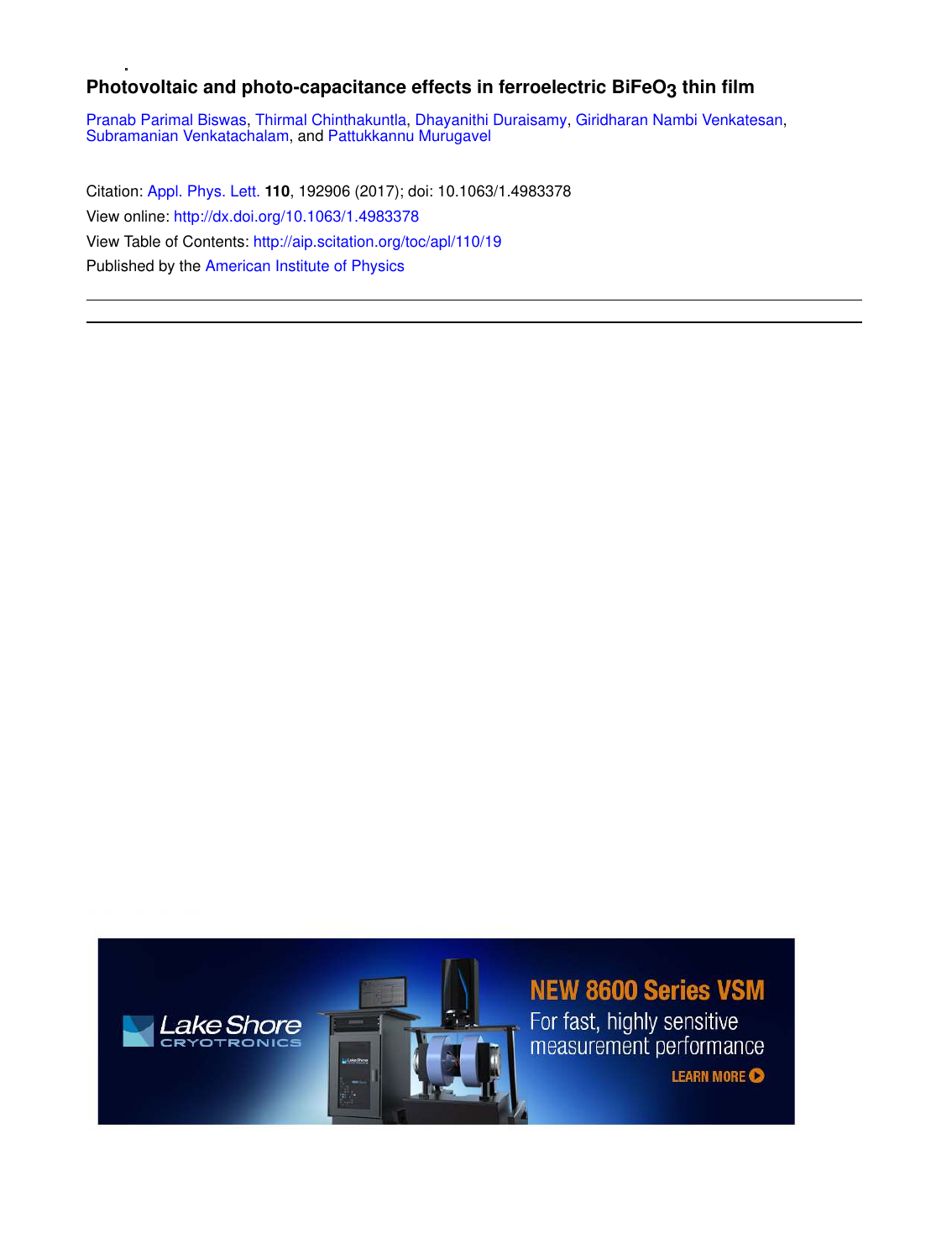

## Photovoltaic and photo-capacitance effects in ferroelectric  $B$ iFeO<sub>3</sub> thin film

Pranab Parimal Biswas,<sup>1</sup> Thirmal Chinthakuntla,<sup>1</sup> Dhayanithi Duraisamy,<sup>2</sup> Giridharan Nambi Venkatesan,<sup>2</sup> Subramanian Venkatachalam,<sup>1</sup> and Pattukkannu Murugavel<sup>1,a)</sup>

 $1$ Department of Physics, Indian Institute of Technology Madras, Chennai 600036, India  $^{2}$ Department of Physics, National Institute of Technology (NIT), Tiruchirappalli 620015, India

(Received 28 December 2016; accepted 30 April 2017; published online 11 May 2017)

A polycrystalline BiFeO<sub>3</sub> film on Pt/Ti/SiO<sub>2</sub>/Si was fabricated using the spin coating technique. The film shows diode-like characteristics with and without poling measured under dark conditions. However, it exhibits a switchable photovoltaic effect with light illumination under poled conditions. The measured photovoltaic effect revealed an open circuit voltage of  $\sim 0.47$  V and a short circuit current of 3.82  $\mu$ A/cm<sup>2</sup> under the illumination of 165 mW/cm<sup>2</sup> irradiance. The studies clarified the dominant role of the depolarization field rather than the interface in the photovoltaic characteristics of the BiFeO<sub>3</sub> film. Significantly, the photo-capacitance effect was demonstrated with a substantial enhancement in capacitance  $(\sim45\%)$  in Au/BiFeO<sub>3</sub>/Pt geometry, which could open up a new window for BiFeO<sub>3</sub> applications. Published by AIP Publishing.

[http://dx.doi.org/10.1063/1.4983378]

Exploration of materials with additional degrees of freedom resulted in the growth of spintronics, magnetoelectrics, etc., with tremendous application potential.<sup>1,2</sup> Among them, the multiferroic  $BiFeO<sub>3</sub>$  (BFO) attracted renewed interest after the revelation of large polarization in an epitaxially grown film.<sup>3</sup> Large switchable polarization achieved by substrate induced strain,<sup>1</sup> doping,  $4\overline{6}$  and buffer layer<sup>7</sup> makes it an appealing candidate for ferroelectric random access memory (FeRAM) devices. High quality BFO films ensure their applications in ferroelectric tunnel junctions by manipulating the polarization direction dependent tunneling barrier width. $\frac{8}{3}$ 

Apart from these applications, the low bandgap (2.7 eV) of BFO unveiled a new dimension to its application potential towards photovoltaics  $(PV)$ .<sup>9–11</sup> Switchable and tunable photovoltaic effects as a function of light intensity and wavelength, thickness, temperature, and doping have been explored in BFO films.<sup>12–14</sup> Various models are devised to explain the unconventional PV effect in ferroelectric materials in general. The bulk photovoltaic effect model shows that the asymmetric momentum distributions of photogenerated carriers are responsible for photocurrent in noncentrosymmetric ferroelectric crystals.<sup>15</sup> Very recently, an alternative explanation has been given using ab initio calculations, which suggests that the built-in potential step at the domain wall can give rise to an effective electric field of  $\sim$ 50 kV/cm<sup>-1</sup>.<sup>16</sup> Interestingly, the switchable photocurrent is reported to be strongly affected by the electrode interface.<sup>17</sup> For example, Schottky junctions and depolarization fields are considered to influence the photovoltaic output in ferroelectric films.<sup>18,19</sup> However, there are reports revealing that the photocurrent in some BFO films cannot be switched and it is correlated with the formation of the depletion layer at the interface by oxygen vacancies.<sup>20–22</sup> Recently, an interesting polarization dependent simultaneous switching of diode

polarity and photovoltaic response is reported in epitaxial BFO films<sup>20</sup> and single crystals.<sup>23</sup> However, the PV studies are carried out mostly on either epitaxial or single crystalline samples. To understand the origin of the interface related PV response, we have carried out the PV studies on polycrystalline BFO films because of their preference towards application. The present study reveals the dominant role of the depolarization field rather than the interface in the PV characteristics of the BFO film. Remarkably, we observed the photo-capacitance effect on the fabricated film with as large as  $\sim$ 45% enhancement in capacitance under light illumination. The results presented in this letter will give an additional dimension to the application potential of BFO in fields such as ferroelectric random access memory (FeRAM) and spintronics.

The polycrystalline BFO film was deposited on the  $Pt(111)/Ti/SiO<sub>2</sub>/Si(100)$  substrate by the spin coating technique using the reported procedure.<sup>24</sup> The film was characterized for its phase, morphology, and roughness using an X-ray diffractometer (Rigaku-Smart lab), an F50 field emission scanning electron microscope (FESEM), and an atomic force microscope (AFM) (Asylum), respectively. Its optical properties were probed using a UV-Visible spectrometer (JASCO-V-570). Semi-transparent Au dots of  $200 \mu m$  diameter were used as top electrodes, and the resultant Au/BFO/ Pt geometry was poled with  $\pm$  7 V. Positive and negative poling was done by applying respective positive and negative voltages to the bottom electrode. Photovoltaic measurements were carried out using a Keithley high resistance electrometer (6517B) with a Xenon arc lamp. A NumetriQ (PSM1375) phase sensitive multimeter was employed for capacitance and ac conductivity measurements. The polarization measurements were carried out using a Radiant Technology instrument (P-PMF).

The X-ray diffraction pattern as shown in Fig.  $1(a)$ reveals the formation of the polycrystalline BFO film witha)Electronic mail: muruga@iitm.ac.in **a)** out any impurity phase which is a prerequisite for better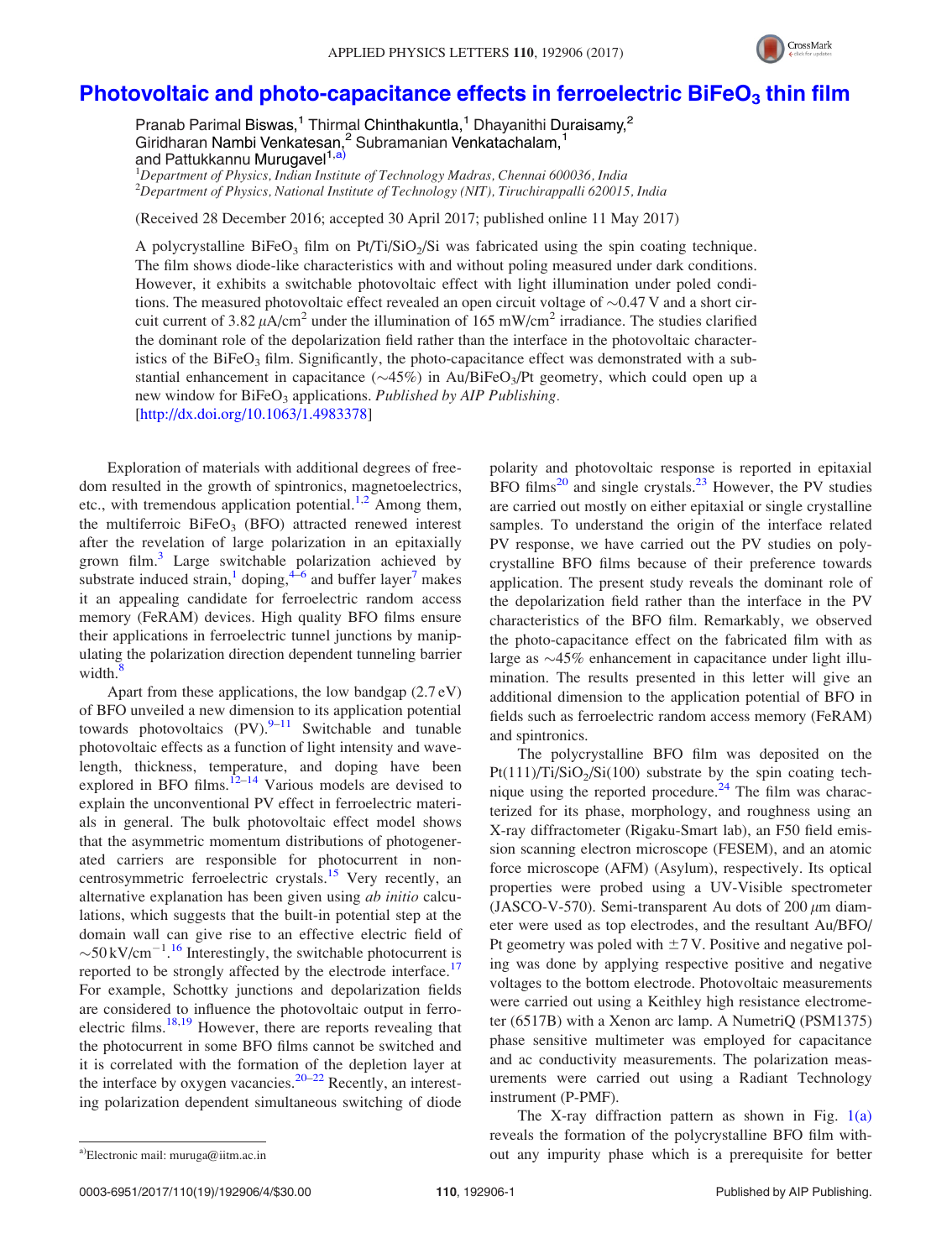

FIG. 1. (a) XRD pattern of the BFO film. (b) SEM image showing the surface morphology of the film; the inset shows its cross-sectional image. (c) AFM topographic image of the film. (d) Optical transmittance spectrum; the inset shows its Tauc's plot.

electrical properties. The film is crystallized in a rhombohedral structure. The FESEM image shown in Fig.  $1(b)$  indicates the smooth surface without pin-holes, which would otherwise hamper the electrical measurements. The thickness and average roughness of the grown film are around 350 nm and 9 nm as indicated by the cross-sectional SEM image in the inset of Fig.  $1(b)$  and the AFM topographic image shown in Fig.  $1(c)$ , respectively. The optical bandgap of the BFO film (deposited on the glass substrate) is estimated from the UV-Visible spectra shown in Fig.  $1(d)$ . The estimated bandgap from Tauc's plot [see the inset of Fig.  $1(d)$ ] is about 2.62 eV. The polarization (P) measured as a function of the electric field (E) on the Au/BFO/Pt capacitor (shown in Fig. S1, supplementary material) reveals the maximum remnant polarization (2P<sub>r</sub>) value of 28  $\mu$ C/cm<sup>2</sup>. However, the large relaxation gap seen in the negative field region may come from charge defects (like oxygen vacancies) formed at the bottom interface. $21$ 

For photovoltaic measurements, Au/BFO/Pt capacitor geometry with light on top of the Au electrode is used as shown by the schematic in Fig.  $2(a)$ . The optical transmittance measurements performed on gold deposited on glass substrates show 32% transparency near the visible region (shown in Fig. S3, supplementary material), which is good enough for the PV effect. The dark current density  $(J_d)$  versus applied dc voltage (V) plotted without and with poling is shown in Fig.  $2(b)$ . The J<sub>d</sub>-V curves represent a typical diode-like behavior with a threshold voltage of around 0.45 V. The BFO with a bandgap of 2.62 eV acts as a semiconductor, and the observed diode-like characteristics could come from the metal-semiconductor Schottky effect. Unlike the epitaxial BFO film, $^{20}$  we did not see any one-side diode effect in our as-grown BFO capacitor. This could be due to the difference in the growth process and metallic electrodes. The measurements are repeated under light illumination with  $165 \text{ mW/cm}^2$  irradiance, and the results are shown in Fig.  $2(c)$ . Interestingly, the resultant photocurrent density  $(J_p)$ -V curves reveal the absence of diode-like characteristics.



FIG. 2. (a) Schematic showing the geometry used for photovoltaic measurements. (b)  $J_d$ -V characteristics of BFO measured under dark. (c)  $J_p$ -V curves measured under light illumination. (d) ON-OFF curve for positive and negative poled states.

It is observed that the cell shows photovoltaic effects with the resultant short circuit current density  $(J_{\rm sc})$  and open circuit voltage  $(V_{oc})$  only for poled samples. The film shows  $J_{\rm sc}$  values of 3.54  $\mu$ A/cm<sup>2</sup> and  $-3.22 \mu$ A/cm<sup>2</sup> for positive and negative poling, respectively. The values are an order of magnitude higher than the values reported for the epitaxial BFO film.<sup>20</sup> The corresponding  $V_{\text{oc}}$  values are  $-0.47$  V and 0.44 V. The switchable  $J_{\rm sc}$  and  $V_{\rm oc}$  confirm the dominant role of the polarization induced electric field in the photovoltaic effect. Note that the observed switchable PV effect is obtained without any need for special treatment like electrical training or thermal annealing usually adopted in the epitaxial film.

Further, the ON-OFF property under periodic exposure of light at  $\pm 1$  V shown in Fig. 2(d) reiterates the switchable photovoltaic effect. Photocurrent shows a rapid increase followed by slowly increasing current in the ON-state. Similarly, in the OFF-state, the photocurrent decreases rapidly and then slowly reaches its initial value. The possible reason for the ON/OFF slow increase/decrease in current could be the heating/cooling effect of BFO causing the change in the resistance of the sample. $25$  However, the role of the pyroelectric effect cannot be completely discarded in the observed photocurrent. To verify it, simultaneous photocurrent and temperature measurements are carried out on the sample under continuous illumination as a function of time. The resultant current plot shows a step-like function when the light is ON and thereafter remains constant with time (shown in Fig. S4, supplementary material). On the other hand, the temperature plot reveals an initial rapid increase followed by a gradual change with time. Since the pyroelectric current is proportional to  $\frac{dP}{dT}$ , where P is the polarization and  $T$  is the temperature, the current is expected to largely decrease with time as per the observed increase in temperature. Incidentally, the current is almost constant with time ruling out the possibility of major current contribution coming from the pyroelectric effect.

To explain the PV effect, energy-band diagrams for the Au/BFO/Pt structure are drawn using the reported work functions  $(\varphi)$  of 5.1, 5.3, and 5.6 eV of Au, Pt, and BFO,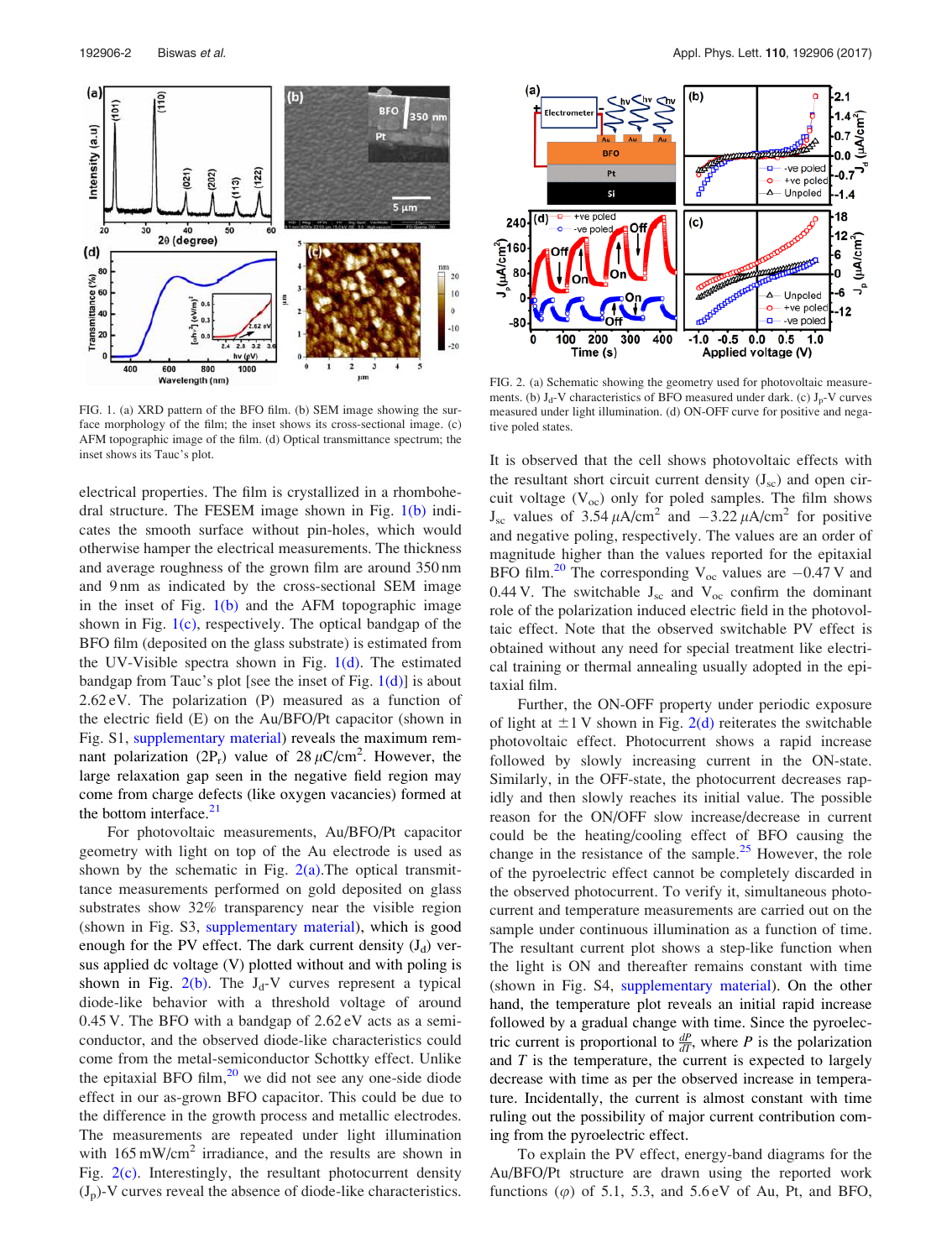respectively, and the electron affinity  $(\chi)$  of 3.3 eV of BFO. The resultant band diagrams are shown in Fig. 3. Although there are reports for BFO being n-type, $26$  we assumed it to be a p-type semiconductor $2^{1,22}$  largely because of oxygen vacancies. The difference in work functions suggests that the metal-semiconductor contacts are indeed Schottky junctions. The depletion region at the junctions can be modulated by oxygen vacancies and polarization switching. Typical diode-like characteristics of the J-V curves observed for unpoled BFO in the dark can be understood from the wide width of the Schottky barrier shown in Fig.  $3(a)$ . However, electron-hole (e-h) pair generations under illumination turn the Schottky barriers into Ohmic contacts [see Fig.  $3(b)$ ]. Note that under the unpoled condition, the BFO did not show the PV effect [see Fig.  $2(c)$ ] due to the lack of the depolarization field and hence resulted in Ohmic-like J-V curves. On the other hand, when the device is positively poled  $(+)$ state), there could be a reduction in the barrier at the bottom interface [as shown in Fig.  $3(c)$ ] by the migration of oxygen vacancies into bulk due to poling. $27$  It may be noted that the as-prepared BFO sample was reported to have accumulation of oxygen vacancies at the bottom interface. $^{23}$  In the same way, the barrier width could increase when the device is negatively poled as shown in Fig.  $3(e)$ . However, under illumination, the barriers turn into Ohmic [as shown in Figs.  $3(d)$ ] and  $3(f)$ ] and the generated e-h pairs in bulk get separated by the depolarization field with the resultant photovoltaic effect as seen in Fig.  $2(c)$ .

To investigate the capacitance response to polarization directions and light illumination, we have carried out the capacitance measurements on the BFO capacitor. The capacitance under dark and illumination for unpoled and poled states measured from 1 kHz to 1 MHz is shown in Fig.  $4(a)$ . The capacitance exhibits a substantial increment under poling and shows a further enhancement after illumination. The frequency dependence of the percentage change in capacitance  $\phi \Delta C = \frac{C_p - C_{up}}{C}$  $\frac{C_{\mu\nu}}{C_{\mu\rho}} \times 100$ , where  $C_p$  and  $C_{\mu\rho}$  are the capacitance measured after poling under dark/light and before poling under dark, respectively) is plotted in Fig. 4(b). The capacitance shows a remarkable change of nearly 32% at 1 kHz for the poled state with an additional 13% upon shining light for the unpoled state under dark conditions. The effect can be attributed to the increase in charge



FIG. 3. Schematic energy band diagrams illustrating the variation in Schottky barriers for BFO under (a) dark and (b) illumination in unpoled, (c) dark and (d) illumination in positively poled, and (e) dark and (f) illumination in negatively poled states.



FIG. 4. (a) Capacitance as a function of frequency before and after poling with and without illumination. (b)  $% \Delta C$  versus frequency plot for the poled state under dark and illumination with respect to the unpoled state under dark. (c) The capacitance versus frequency plot under light ON-OFF and dark conditions. (d) Frequency dependent ac-conductivity measured with and without light on the unpoled and poled sample.

contribution due to the alignment of dipoles and e-h pair generation for the former and latter case, respectively. The photo-capacitance effect is again reiterated from the ON-OFF measurement on the poled sample shown in Fig.  $4(c)$ . The observed photo-capacitance can have a direct impact on FeRAM applications where the information can be written electrically and read optically.

To investigate it further, the corresponding frequency dependent ac-conductivity is plotted in Fig.  $4(d)$ . The plots indicate three regions viz., low frequency regions due to the electrode polarization effect masking the bulk ionic conduction, middle regions due to dc-conductivity contribution, and high frequency regions due to bound charges associated with the dipoles in the sample.<sup>27</sup> Fig.  $4(d)$  shows that at frequencies above 100 kHz, the frequency-dependent conductivity is unaffected by the light illumination ruling out the contribution from the e-h pair (which do not respond at high frequency anyway) and the heavy ions, which would otherwise increase the conductivity. $28$  Further, the conductivity follows Jonscher's power law  $\sigma_{ac} = \sigma_{dc} + A\omega^n$ <sup>27</sup> where  $\sigma_{dc}$ is the dc-conductivity,  $\omega$  is the frequency, A is a preexponential constant, and *n* is a fitting parameter  $(0 < n < 1)$ . The extracted values of  $\sigma_{dc}$  for unpoled, poled, and poled under light states are  $7.1 \times 10^{-7}$ ,  $7.9 \times 10^{-7}$ , and 13.0  $\times 10^{-7}$  S/m, respectively. The dc-conductivity is slightly increased from the unpoled to poled state, which is expected as the number of free charge carriers contributing to the dcconductivity is the same. But the change is significant under illumination due to electron-hole pair generation.

It is interesting to see that the decrease in  $\% \Delta C$  from low frequency to 100 kHz under illumination, beyond which the e-h pairs will not respond, is the same  $(\sim 13\%)$  as the initial increment in  $% \Delta C$  upon shining light in the poled state at  $1 \text{ kHz}$  [marked in Fig.  $4(b)$ ]. This confirms the dominant role of e-h pair generated carriers in the photo-capacitance effect seen at low frequencies. Since the heavy ion contribution is ruled out at high frequency from our conductivity measurements, the continued enhancement in capacitance observed beyond 100 kHz may originate from light-induced